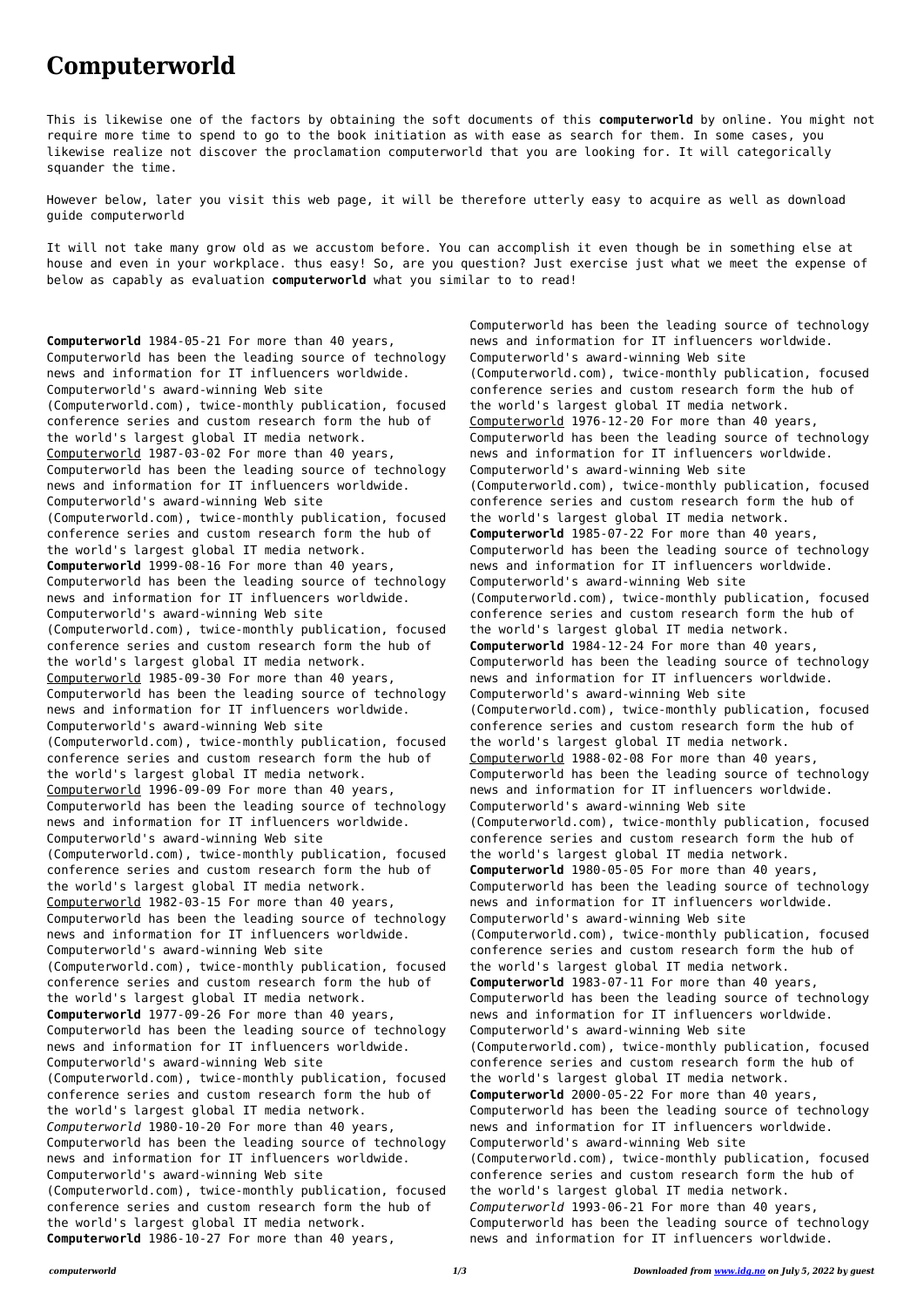Computerworld's award-winning Web site (Computerworld.com), twice-monthly publication, focused conference series and custom research form the hub of the world's largest global IT media network. *Computerworld* 1985-04-22 For more than 40 years, Computerworld has been the leading source of technology news and information for IT influencers worldwide. Computerworld's award-winning Web site (Computerworld.com), twice-monthly publication, focused conference series and custom research form the hub of the world's largest global IT media network. Computerworld 1984-11 For more than 40 years, Computerworld has been the leading source of technology news and information for IT influencers worldwide. Computerworld's award-winning Web site (Computerworld.com), twice-monthly publication, focused conference series and custom research form the hub of the world's largest global IT media network. **Computerworld** 1975-09-10 For more than 40 years, Computerworld has been the leading source of technology news and information for IT influencers worldwide. Computerworld's award-winning Web site (Computerworld.com), twice-monthly publication, focused conference series and custom research form the hub of the world's largest global IT media network. *Computerworld* 1973-08-29 For more than 40 years, Computerworld has been the leading source of technology news and information for IT influencers worldwide. Computerworld's award-winning Web site (Computerworld.com), twice-monthly publication, focused conference series and custom research form the hub of the world's largest global IT media network. Computerworld 2001-12-10 For more than 40 years, Computerworld has been the leading source of technology news and information for IT influencers worldwide. Computerworld's award-winning Web site (Computerworld.com), twice-monthly publication, focused conference series and custom research form the hub of the world's largest global IT media network. **Computerworld** 2000-04-03 For more than 40 years, Computerworld has been the leading source of technology news and information for IT influencers worldwide. Computerworld's award-winning Web site (Computerworld.com), twice-monthly publication, focused conference series and custom research form the hub of the world's largest global IT media network. Computerworld 1994-01-24 For more than 40 years, Computerworld has been the leading source of technology news and information for IT influencers worldwide. Computerworld's award-winning Web site (Computerworld.com), twice-monthly publication, focused conference series and custom research form the hub of the world's largest global IT media network. **Computerworld** Alfred Elton Van Vogt 1983 **Computerworld** 1993-08-23 For more than 40 years, Computerworld has been the leading source of technology news and information for IT influencers worldwide. Computerworld's award-winning Web site (Computerworld.com), twice-monthly publication, focused conference series and custom research form the hub of the world's largest global IT media network. **Computerworld** 1982-06-07 For more than 40 years, Computerworld has been the leading source of technology news and information for IT influencers worldwide. Computerworld's award-winning Web site (Computerworld.com), twice-monthly publication, focused conference series and custom research form the hub of the world's largest global IT media network. **Computerworld** 1986-01-13 For more than 40 years, Computerworld has been the leading source of technology news and information for IT influencers worldwide. Computerworld's award-winning Web site

(Computerworld.com), twice-monthly publication, focused conference series and custom research form the hub of the world's largest global IT media network.

Computerworld 1993-11-01 For more than 40 years, Computerworld has been the leading source of technology news and information for IT influencers worldwide. Computerworld's award-winning Web site (Computerworld.com), twice-monthly publication, focused conference series and custom research form the hub of the world's largest global IT media network. **Computerworld** 1985-03-25 For more than 40 years, Computerworld has been the leading source of technology news and information for IT influencers worldwide. Computerworld's award-winning Web site (Computerworld.com), twice-monthly publication, focused conference series and custom research form the hub of the world's largest global IT media network. **Computerworld** 2000-03-06 For more than 40 years, Computerworld has been the leading source of technology news and information for IT influencers worldwide. Computerworld's award-winning Web site (Computerworld.com), twice-monthly publication, focused conference series and custom research form the hub of the world's largest global IT media network. *Computerworld* 1980-12 For more than 40 years, Computerworld has been the leading source of technology news and information for IT influencers worldwide. Computerworld's award-winning Web site (Computerworld.com), twice-monthly publication, focused conference series and custom research form the hub of the world's largest global IT media network. Computerworld 1999-01-25 For more than 40 years, Computerworld has been the leading source of technology news and information for IT influencers worldwide. Computerworld's award-winning Web site (Computerworld.com), twice-monthly publication, focused conference series and custom research form the hub of the world's largest global IT media network. Computerworld 1981-10-26 For more than 40 years, Computerworld has been the leading source of technology news and information for IT influencers worldwide. Computerworld's award-winning Web site (Computerworld.com), twice-monthly publication, focused conference series and custom research form the hub of the world's largest global IT media network. Computerworld 1985-10-07 For more than 40 years, Computerworld has been the leading source of technology news and information for IT influencers worldwide. Computerworld's award-winning Web site (Computerworld.com), twice-monthly publication, focused conference series and custom research form the hub of the world's largest global IT media network. **Computerworld** 1978-04-17 For more than 40 years, Computerworld has been the leading source of technology news and information for IT influencers worldwide. Computerworld's award-winning Web site (Computerworld.com), twice-monthly publication, focused conference series and custom research form the hub of the world's largest global IT media network. Computerworld 1983-04-11 For more than 40 years, Computerworld has been the leading source of technology news and information for IT influencers worldwide. Computerworld's award-winning Web site (Computerworld.com), twice-monthly publication, focused conference series and custom research form the hub of the world's largest global IT media network. Computerworld 1988 For more than 40 years, Computerworld has been the leading source of technology news and information for IT influencers worldwide. Computerworld's award-winning Web site (Computerworld.com), twice-monthly publication, focused conference series and custom research form the hub of the world's largest global IT media network. *Computerworld* 1998-11-30 For more than 40 years, Computerworld has been the leading source of technology news and information for IT influencers worldwide. Computerworld's award-winning Web site (Computerworld.com), twice-monthly publication, focused